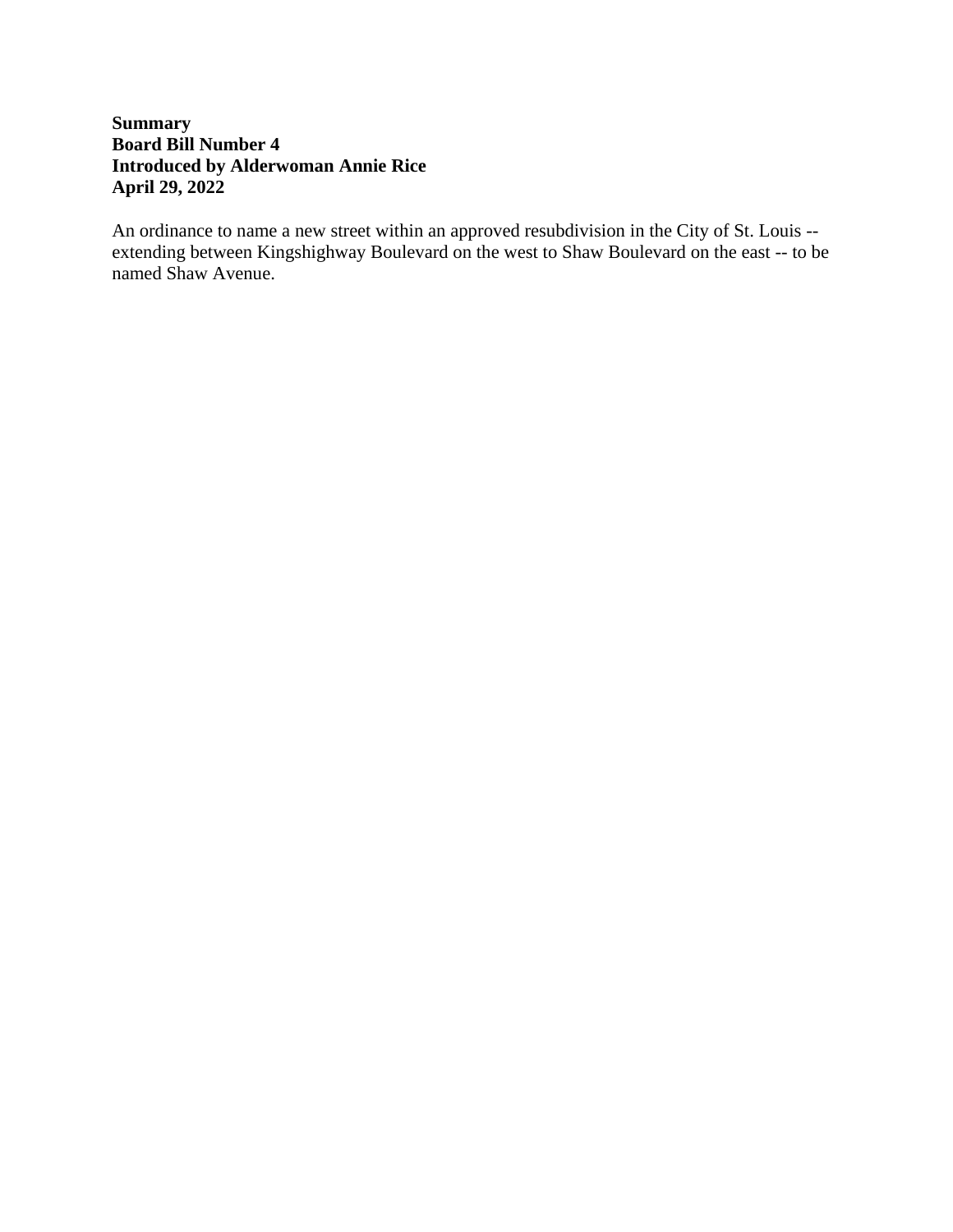#### **BOARD BILL NUMBER 4 INTRODUCED BY ALDERWOMAN ANNICE RICE**

| $\mathbf{1}$   | An ordinance recommended by the Planning Commission approving the name of a new               |
|----------------|-----------------------------------------------------------------------------------------------|
| $\overline{c}$ | street within an approved resubdivision in the City of St. Louis-- extending between          |
| 3              | Kingshighway Boulevard on the west to Shaw Boulevard on the east -- to be named Shaw          |
| 4              | Avenue. The extension was created during the Kingshighway Bridge Improvement Project.         |
| $\sqrt{5}$     | WHEREAS, Ordinance 60797, approved April 11, 1988, established procedures for the             |
| 6              | naming and renaming of public streets in the City of St. Louis, and such procedures have been |
| $\tau$         | codified as Chapter 20.12 of the Revised Code of the City of St. Louis by Ordinance 68604,    |
| $8\phantom{1}$ | approved March 16, 2010;                                                                      |
| 9              | <b>WHEREAS</b> , the Postmaster reviewed the request and had no concerns of the new street    |
| 10             | name as Shaw Avenue between Kingshighway Boulevard and Shaw Boulevard; and                    |
| 11             | <b>WHEREAS</b> , the Board of Public Service reviewed and recommended approval of the         |
| 12             | new street name, Shaw Avenue, between Kingshighway Boulevard and Shaw Boulevard; and          |
| 13             | <b>WHEREAS</b> , the Planning Commission recommended approval of the naming of the new        |
| 14             | street extension between Kingshighway Boulevard and Shaw Boulevard at its meeting on          |
| 15             | December 1, 2021; and                                                                         |
| 16             | <b>WHEREAS</b> , the Board of Aldermen finds that the procedures and approvals required by    |
| 17             | said Chapter of the City Code have been followed and obtained with respect to such naming a   |
| 18             | new street from an approved resubdivision.                                                    |

# **BE IT ORDAINED BY THE CITY OF ST. LOUIS, AS FOLLOWS:**

**Page 1 of 2 Board Bill Number 4 Rice April 29, 2022**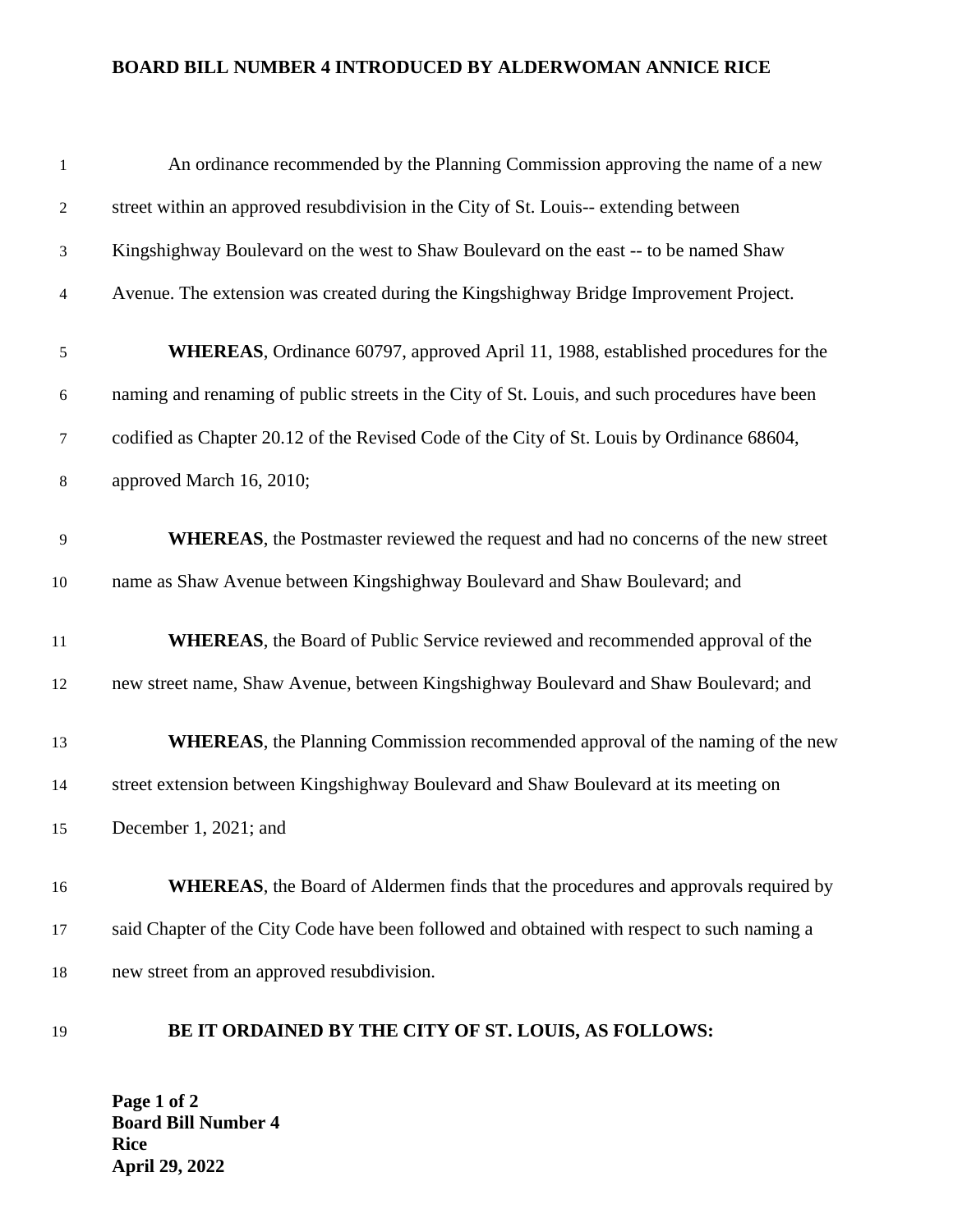#### **SECTION ONE. A new street created from an approved resubdivision** extends

- approximately 0.11 miles between Kingshighway Boulevard on the west to Shaw Boulevard on the east. The location of the new street is shown on the attached general location map. (**See**
- **Exhibit A**)

 A petition to name a new street within an approved resubdivision was submitted to the Planning and Urban Design Agency by the Board of Public Service of the City of St. Louis, the Shaw Avenue Road Dedication Plat which includes signatures from property owners of five (5) of the five (5) parcels which front on the new street, and the Alderwoman within whose ward the street is located. The Planning Commission reviewed the naming of the new street at its meeting on December 1, 2021. At that meeting, the Planning Commission found that the proposed street name meets the criteria for street names and recommended approval of the petition as submitted to the Board of Aldermen.

 The Board of Aldermen finds that the procedures and approvals required by said Chapter of the City Code have been followed and obtained with respect to such naming of a new street within an approved resubdivision, and that the entire length of the street shall be named Shaw Avenue.

 **SECTION TWO. Pursuant to the provisions of** Ordinance 68604, the new street within the approved resubdivision shall hereafter be named Shaw Avenue. The Director of Streets is hereby directed to change the street signs designating the aforesaid street to Shaw Avenue.

**Page 2 of 2 Board Bill Number 4 Rice April xx, 2022**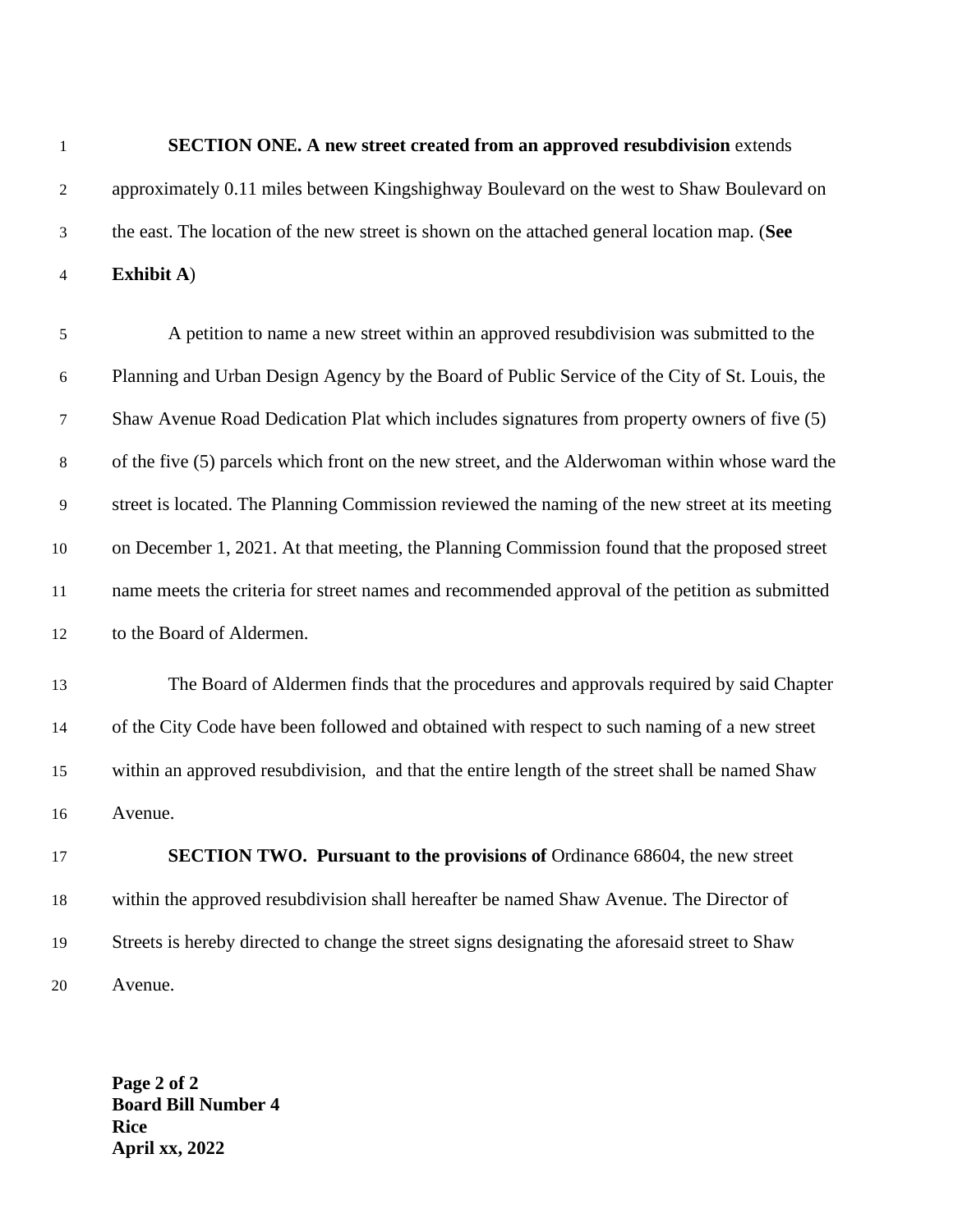#### **Board Bill Number 4 Exhibit A**

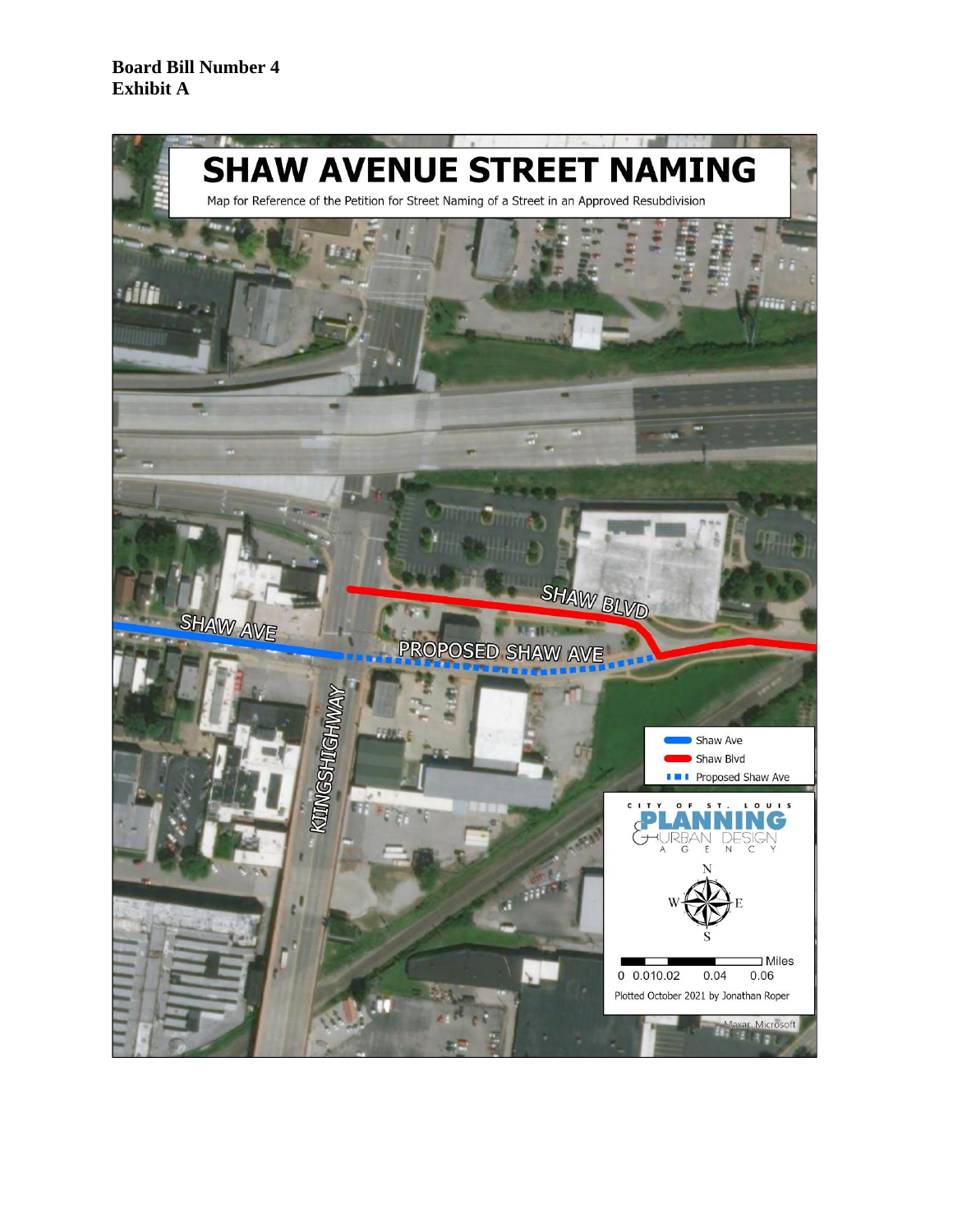# **BOARD BILL NUMBER 4 FISCAL NOTE**

Preparer's Name Jonathan Roper

Phone Number or Email Address (will be available publicly) 314-657-3875

Bill Sponsor Alderwoman Annie Rice (8th Ward)

| <b>Bill Synopsis:</b>     | This Board Bill would assign a name to a new street within an<br>approved resubdivision in the City of St. Louis to Shaw Avenue. The<br>Kingshighway Bridge Project created a new street which extends the<br>existing Shaw Avenue west of Kingshighway Boulevard. The street is<br>located between Kingshighway Boulevard (on the west) and Shaw<br>Boulevard (on the east) along City Block 495 in the Southwest<br>Gardens neighborhood. |
|---------------------------|---------------------------------------------------------------------------------------------------------------------------------------------------------------------------------------------------------------------------------------------------------------------------------------------------------------------------------------------------------------------------------------------------------------------------------------------|
| <b>Type of Impact:</b>    | The street naming will require the manufacturing of three new street<br>signs for Shaw Avenue. The street signs would be installed at the<br>street's two intersection – Kingshighway Boulevard (on the west) and<br>Shaw Boulevard (on the east). Two signs would be installed at the<br>intersection of Kingshighway Boulevard. PDA will notify relevant<br>City departments, utilities and other parties of the new street name.         |
| <b>Agencies Affected:</b> | Street Department.                                                                                                                                                                                                                                                                                                                                                                                                                          |

## **SECTION A Does this bill authorize:**

- An expansion of services which entails additional costs beyond that approved in the current adopted city budget?  $\qquad \qquad \qquad \qquad \qquad \qquad \qquad \qquad \qquad \qquad \qquad \qquad \text{Yes } X \qquad \text{No.}$
- An undertaking of a new service for which no funding is provided in the current adopted city budget?  $\qquad \qquad \qquad \qquad \qquad \qquad \qquad \qquad \qquad \qquad \qquad \text{Yes } X \quad No.$
- A commitment of city funding in the future under certain specified conditions?

 $Yes \underline{X}$  No.

- An issuance of bonds, notes and lease-purchase agreements which may require additional funding beyond that approved in the current adopted city budget? \_\_\_\_\_Yes  $X$  No.
- An execution or initiation of an activity as a result of federal or state mandates or requirements? \_\_\_\_Yes X No.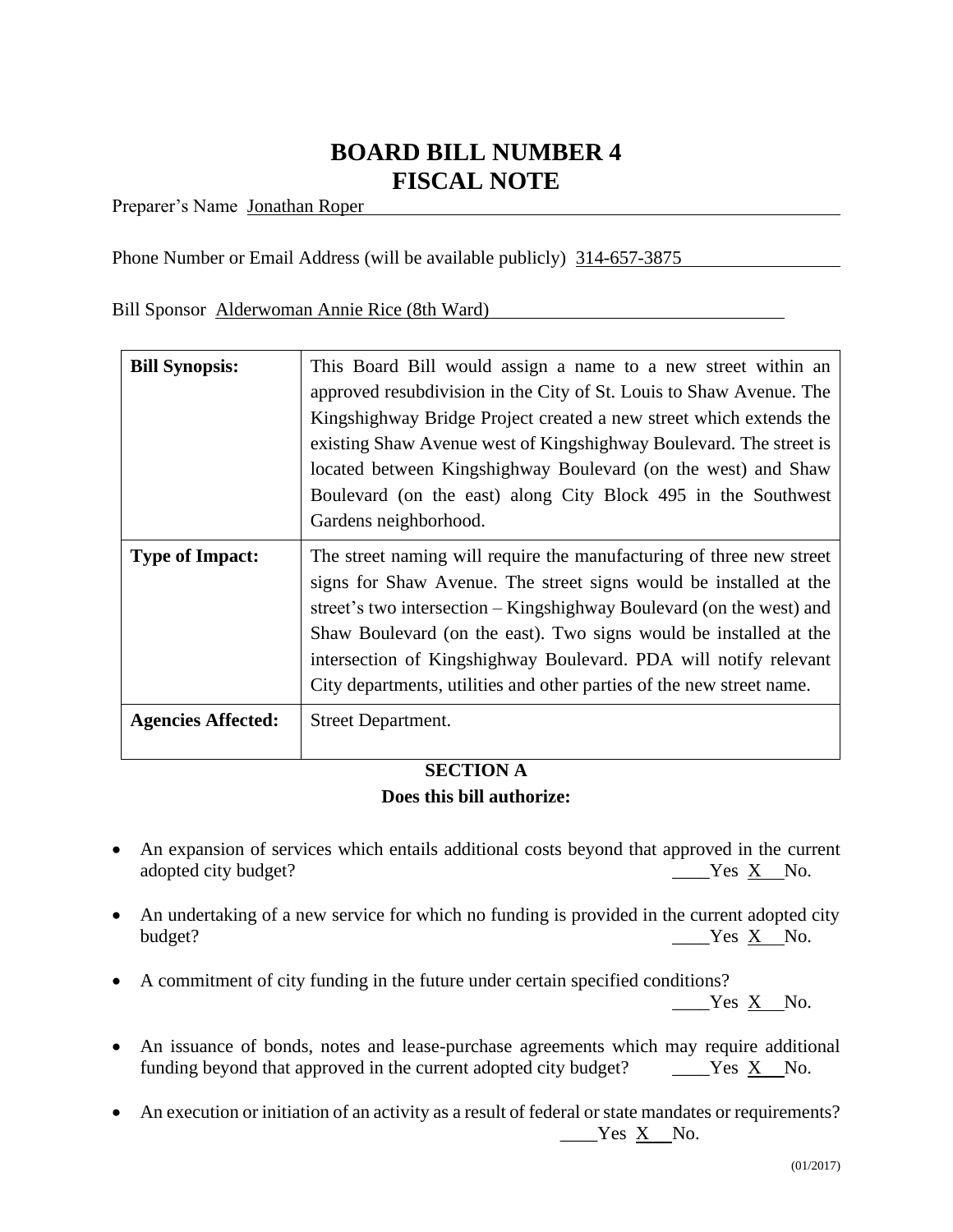- A capital improvement project that increases operating costs over the current adopted city budget?  $\qquad \qquad \qquad \qquad \qquad \qquad \qquad \qquad \qquad \qquad \text{Yes } X \quad No.$
- A capital improvement project that requires funding not approved in the current adopted city budget or that will require funding in future years?  $Y^2$   $Y^2$   $Y^2$   $Y^2$   $Y^3$  No.

## **If the answer is yes to any of the above questions, then a fiscal note must be attached to the board bill. Complete Section B of the form below.**

## **SECTION B**

| Does the bill require the construction of any new physical facilities? ____Yes ___No.                   |  |
|---------------------------------------------------------------------------------------------------------|--|
| o If yes, describe the facilities and provide the estimated cost:                                       |  |
|                                                                                                         |  |
| Is the bill estimated to have a direct fiscal impact on any city department or office?<br>$Yes$ No.     |  |
| If yes, explain the impact and the estimated cost:<br>$\circ$                                           |  |
|                                                                                                         |  |
| Does the bill create a program or administrative subdivision?<br>Yes No.                                |  |
| o If yes, then is there a similar existing program or administrative subdivision?<br>Yes No.            |  |
| If yes, explain the how the proposed programs or administrative subdivisions may<br>$\circ$<br>overlap: |  |
|                                                                                                         |  |
|                                                                                                         |  |

• Describe the annual operating, equipment, and maintenance costs that would result from the proposed bill, as well as any funding sources: